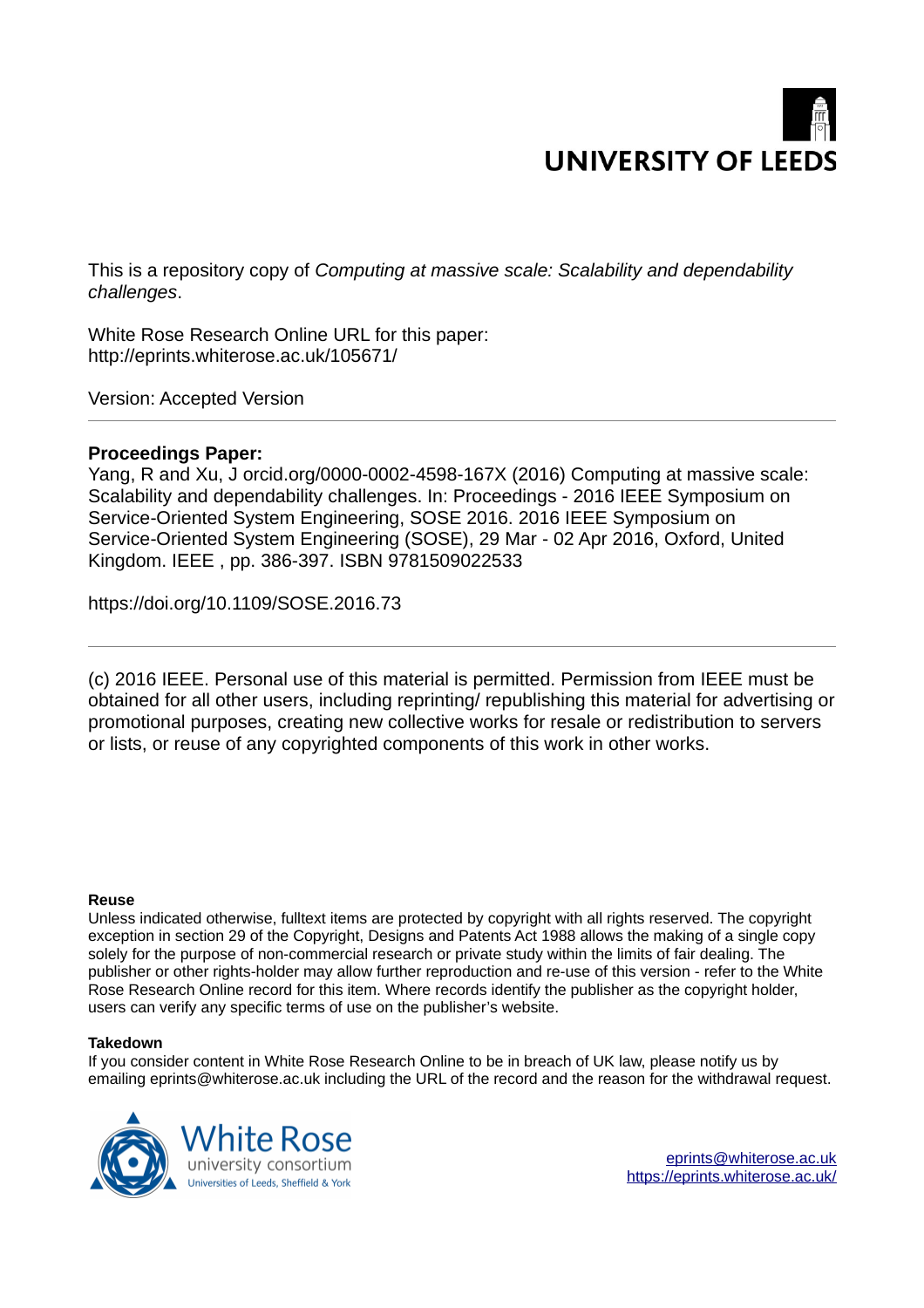# Computing at Massive Scale: Scalability and Dependability Challenges

Renyu Yang† and Jie Xu**\***†

**†**School of Computing, Beihang University, Beijing, China \*School of Computing, University of Leeds, Leeds, UK yangry@act.buaa.edu.cn; j.xu@leeds.ac.uk

**Abstract** *—***Large-scale Cloud systems and big data analytics frameworks are now widely used for practical services and applications. However, with the increase of data volume, the heterogeneity of workloads and resources, together with the dynamicity of massive user requests, the uncertainties and complexity of resource scheduling and service provisioning increase dramatically, often resulting in poor resource utilization, vulnerable system dependability, and negative user-perceived performance impacts. In this paper, we present our understanding of the current and future challenges in this particular area, and discuss both existing and potential solutions to the problems, especially those concerned with system efficiency, scalability and dependability. We first introduce a data-driven analysis methodology for characterizing the resource and workload patterns and tracing performance bottlenecks in a massive-scale distributed computing environment. We then examine and analyze several fundamental challenges and the solutions we are developing to tackle them, including for example, incremental resource scheduling and incremental messaging communication, decentralized scheduling, rapid system failover, and request handling parallelism etc. We integrate these techniques together with the data analytics methodology to drive a novel big data and service engineering to facilitate the system optimization, tuning and verification. We aim to develop and offer innovative methods and mechanisms for future computing platforms that will provide strong support for new big data and IoE (Internet of Everything) applications.** 

**Keywords** *—* **Cloud computing, Compute at Scale, Performance, Scalability, Dependability, Cloud engineering** 

## I. INTRODUCTION

Cloud datacenters are large-scale distributed computing systems, typically implemented using commodity hardware, capable of provisioning services to consumers with diverse business requirements. The batch processing and real-time analytics of big data are becoming the most exploring and important requirements. In the big data era, the volume and velocity of data generation are unprecedented. Over 2.5 Exabytes of data are generated every day and the speed of data generation doubles every 40 months according to a study by Harvard Business Review [\[7\].](#page-10-0) In platforms of the e-commerce giant Alibaba in China, hundreds of millions of customers visit the web sites every day, looking for things to buy from over one billion items offered by merchants. Hundreds of terabytes of user behavior, transaction, and payment data are logged and must go through daily elaborated processing to timely support the optimization of core business operations (such as online marketing, product search and fraud detection) and decision

making, thereby improving user experiences such as personalization and product recommendation. Meanwhile, there are also a large number of tracing logs generated within these processes every day. These system logs can be utilized both in the development stages and in online production systems for monitoring, debugging the operational behavior and understanding the inherent patterns in massive-scale computing system.

<span id="page-1-0"></span>In order to effectively and fully utilizing and mining the business data or system logs, data processing has been progressively migrating from traditional database-based store and query approaches to distributed systems which can easily scale out. However, as data analytics clusters grow in size and complexity, how to provide scalable and dependable services is a significantly important challenge. This indicates the system should schedule hundreds of thousands of tasks per second, while applications (running services and compute jobs) can be immune to the increasingly unexpected system failures or unforeseen interactions. Therefore, scalability and dependability have become two fundamental challenges for all distributed computing at massive scale. Despite many recent advances from both academia and industry, these two problems are still far from settled especially when the system scale grows to over 10k-level servers and million-level computation tasks.

In particular, the scheduler is highly risky to become the scalability bottleneck, considering the approximately linear grow of the workloads number hold within the enlarged cluster. Additionally, in highly dynamic Cloud environments, there are great heterogeneities produced by different user requests and available resources since many specialized systems with different computation purposes co-exist with diverse resource requirements and patterns. The system resource utilization can be intuitively enhanced by running a mix of diverse workloads on the same machines (CPU- and memory-intensive jobs, small and large workloads, and a mix of batch and low-latency jobs), sharing the underlying physical resources.

Furthermore, Cloud service providers are constantly under great pressure to provision uninterrupted reliable services and platforms to consumers while reducing their operational costs due to significant software and hardware failures in such scale systems [\[43\].](#page-11-0) A widely used means to achieve such a goal is to use redundant system components to implement usertransparent failover, but its effectiveness must be balanced carefully without incurring heavy overhead when deployed – an important practical consideration for systems at sufficient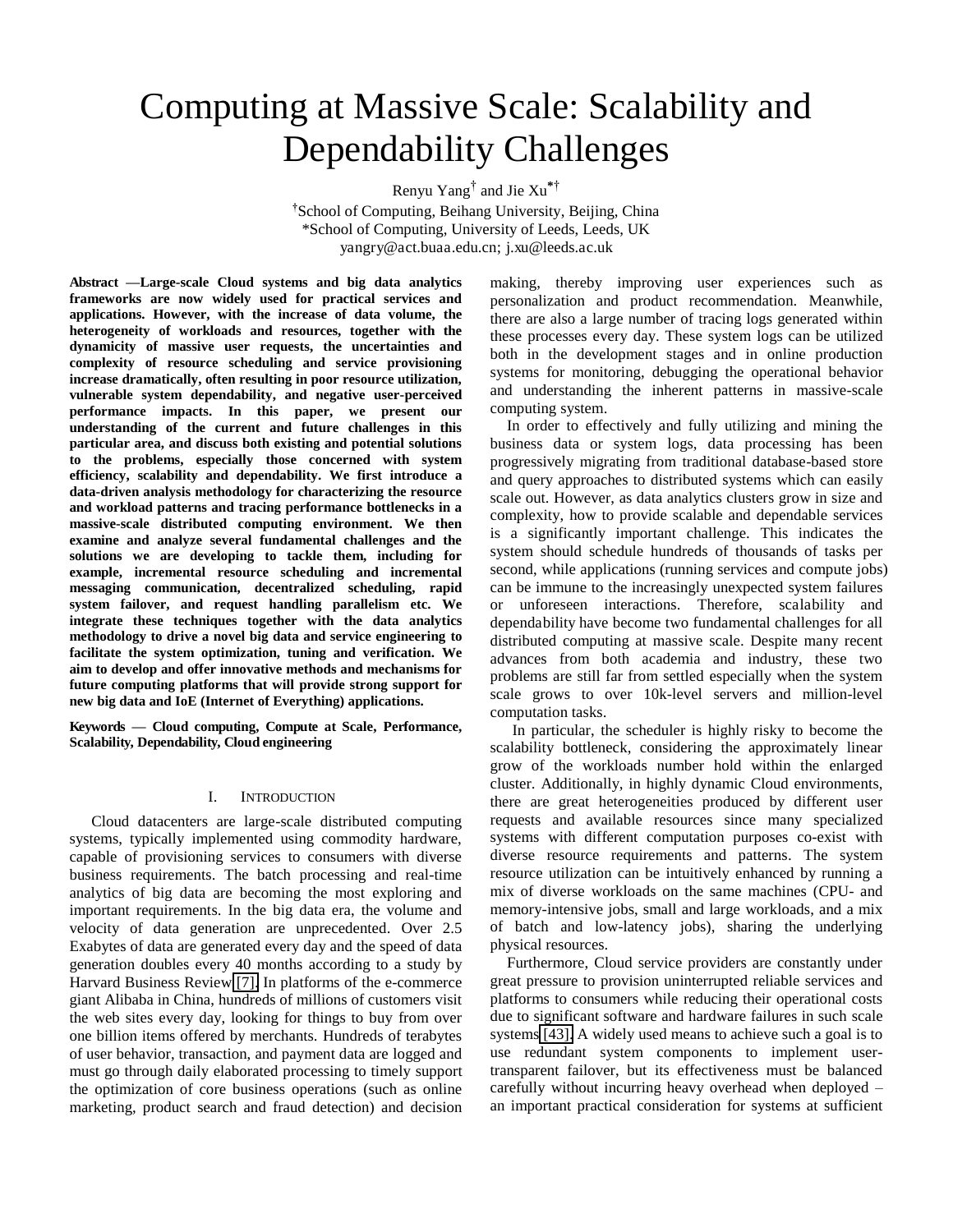scale and complexity.

In this paper, we present our understanding of the current challenges in this particular area based on the emerging characteristics within computing at scale. Additionally, we discuss both existing and potential solutions in-depth to the problems, especially those scalability and dependability concerns. Specifically, we firstly introduce a data-driven analytics methodology to characterize the patterns in Cloud data centers including resource, workload, performance and failure models, and to trace potential performance bottlenecks in massive-scale distributed computing environments. Based on these profiling information and knowledge, we then examine and analyze several fundamental challenges and solutions we are developing to tackle them, including incremental resource scheduling and messaging, decentralized scheduling, request handling parallelism, rapid system failover and state recovery etc. We concretely discuss the design philosophies, considerations and tradeoffs we usually make when we implement the techniques above. Most of them are adopted or applied in-progress into underlying distributed platforms at the Alibaba Cloud systems. Moreover, we present the data-driven service engineering in which we realize a full closed-circle including monitoring, analytics, alarming, system optimization, and the eventual verification. Finally, we present several further directions not limited to our particular research areas and demonstrate that the proposed approaches and mechanisms can bring great benefits to an extensive range of computer systems, such as mobile computing, IoV (Internet of Vehicles), IoT (Internet of Things) etc.

The remaining sections are structured as follows: Section 2 discusses the overview of massive-scale computing characteristics; Section 3 present the data-driven analytics methodology we adopt; the scalability and dependability challenges and possible solutions are presented in Section 4 and Section 5 respectively; we show the systematic application of big data engineering in Section 6; we make a concrete discussion in terms of the future directions and research challenges in Section 7 and conclude our paper in Section 8.

# II. OVERVIEW: COMPUTING AT MASSIVE SCALE

Internet-scale or datacenter-scale computing for analytics workloads has been widely mentioned in recent years and becomes increasingly common. High operational and maintenance costs within heterogeneous workloads management and resource allocation enable the philosophy to share cluster resources among diverse computation frameworks ranging from batch jobs to long-running services. Scheduling such diverse workloads is inherently complex and uncertain especially when the compute cluster size rapidly grows.

To determine the challenges in the massive-scale computing, it is firstly necessary to clearly understand the numerous emerging but inherent characteristics within the wide fields including Cloud computing and Big Data processing. As described in [Figure 1,](#page-1-0) we summarize the emerging characteristics and trends compared with traditional



Figure 1. Comparison and evolution: traditional system scale v.s massive system scale

system scale in the following aspects: heterogeneity, diverse workloads, increasing scale, and frequent failures etc. To deal with these changes, multiple compute frameworks run on a unified scheduler while handling varying requests. The diverse workloads will usually co-allocate to improve utilization.

# A. Varying Request and Resource Heterogeneity

There are great heterogeneities produced by different user requests and available resources in the computing cluster.

Firstly, the request heterogeneity can attribute to the highly dynamic Cloud environment, where users with different computation purposes co-exist with diverse resource requirements and patterns. User-specific attributes can be normally expressed by the required type and amount of resources and other attributes that could dictate detailed preferences including data locality, the optimal location where a specific workload can be executed, security requirements [\[26\]\[27\],](#page-10-1) geographical location, or specific hardware constraints such as processor architecture, number of cores or Ethernet speed among others described in [\[12\]\[13\].](#page-10-2) Secondly, for the resource heterogeneity, the machine that constitutes the cluster is typically derived from commodity hardware rather than advanced high performance server owing to the significantly reduced merchandising and operational costs. The configuration diversities among different machines lead to the huge discrepancies in a cluster. These diversities can be characterized using dimensions such as micro-architecture, machine chipset version, CPU and memory capacities etc[. \[44\].](#page-11-1)  In fact, the machines are constantly supplemented into the computing cluster over time, using whatever configuration was most cost-effective [\[13\].](#page-10-3) Despite these benefits, these commodity servers are very vulnerable to kinds of hardware and software failures [\[43\].](#page-11-0) Therefore, the Cloud datacenter providers have to be constantly under great pressure to face increasing failures in such systems in order to provision uninterrupted reliable services to their consumers. The mentioned heterogeneities will increase the scheduling complexity since the system has to pre-filter the candidate targeted servers for the specific request in the waiting queue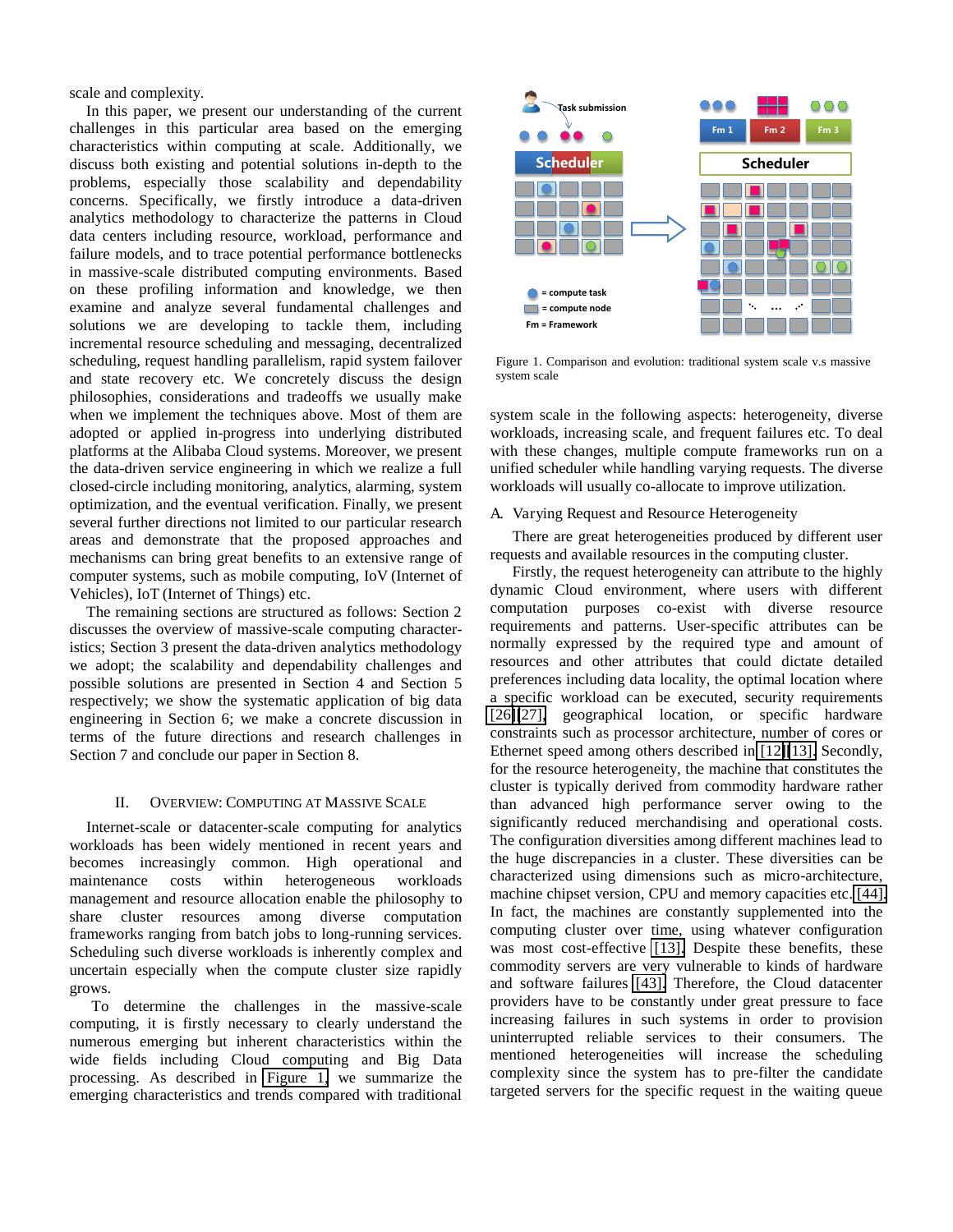TABLE 1 STATISICAL DATA DURING 2015 ALIBABA DOUBLE-ELEVEN SHOPPING FESTIVAL [\[2\]](#page-10-8) 

| Type                                        | <b>Number</b>           |
|---------------------------------------------|-------------------------|
| Peak order number                           | Over 120,000 per second |
| <b>Total payment transactions in Alipay</b> | 710 millions            |
| Peak payment transactions in Alipay         | 85,900 per second       |
| Peak transactions processed on              | $140,000$ per second    |
| AliCloud (Alibaba Cloud) platform           |                         |

TABLE 2 STATISICAL DATA OF ONE PRODUCTION SYSTEM IN ALICLOUD.

| Type               | Number     |
|--------------------|------------|
| Server number      | 4830       |
| <b>Job number</b>  | 91.990     |
| <b>Task number</b> | 42.266.899 |
| Worker number      | 16.295.167 |

by going through whole search space of available machines according to the request constraints and specification.

# B. Workload Diversity and Resource Sharing

With the prevalence of big data concepts and techniques, the demands for data analysis and processing increase dramatically. At present, cluster computing systems are increasingly specialized for particular application domains and purposes. Generally, we can categorize the workloads into online service and offline processing. The formal one can be regarded as long-running service, such as virtual machine rental, email service, storage service etc. For the offline processing, in addition to early systems such as Map Reduce [\[18\],](#page-10-4) Dryad [\[17\],](#page-10-5) more and more specialized systems for new application domains are emerging both in academia and industry. In particular, these systems include: Spark for inmemory computing [\[34\],](#page-11-2) Storm [\[31\]](#page-11-3) and MillWheel [\[45\]](#page-11-4) for stream processing, Dremel [\[46\]](#page-11-5) and Hive [\[47\]](#page-11-6) for interactive SQL queries, Pregel [\[48\]](#page-11-7) for graph processing, Tez [\[50\]](#page-11-8) and FuxiJob [\[28\]](#page-11-9) for DAG processing, and GraphLab [\[49\]](#page-11-10) for machine learning etc. Although these systems seem to be a natural way to achieve the corresponding computation effectively, these solutions can achieve neither high server utilization nor efficient data sharing [\[33\].](#page-11-11) In reality, most cloud facilities operate at very low utilization [\[38\].](#page-11-12) It seems contradictory to the fact that some clusters might be very busy or be extremely short for a specified resource dimension (such as CPU-, mem-intensive), although other separate clusters are idle but cannot be fully utilized by others. The data sharing among different frameworks on separate cluster becomes difficult and have to leverage data exporting, replicated to permanent storages for contemporary buffering.

Consequently, high operational costs force heterogeneous applications to share cluster resources for achieving economy of scale. The highly-required utilization and data sharing demands motivate the system evolution to support multitenant workloads in a unified system to improve the efficiency and utilization.

# C. Increasing Request and Cluster Scale

According to a bankcard analysis [\[6\],](#page-10-6) Visa Card system could process over 24,000 transactions per second in 2010

<span id="page-3-0"></span>while more than 160 million transactions per hour could be done inside Master Card system in 2012. In comparison, the upper payment transactions in Alipay (Alibaba Group's payment system) even reached 85,900 transactions per second during the double-eleven shopping festival in 2015 [\[1\]\[2\],](#page-10-7) which had surpassed visa as the most transacted payment gateway. Table 1 illustrates the peak or total throughput of systems in Alibaba [\[2\].](#page-10-8) The throughput is indicated by the transactions processed in the payment subsystem or big-data processing system. All order and transaction data will be finally extracted into a large-scale computing system for realtime processing and business analysis. Specifically, a transparent user experience is highly desirable during the request bursting period without noticeable response latency or service timing-out due to the overloaded workloads beyond the system capacity. Therefore, the high-stress requests and transactions require the underlying systems to cope with them timely and keep the waiting queue size as short as possible. Subsequently, effective resource assignments and allocations are expected to accelerate the turnovers of system resources, thereby improving the resource utilization.

Meanwhile, the increasingly enlarged cluster size also gives rise to difficulties of cluster management and the increasing scheduling complexity. At present, Yahoo reported that they can support up to 4,000 nodes before YARN [\[37\].](#page-11-13) Alibaba had supported 5,000 nodes resource management and provision [\[28\]](#page-11-9) and will support over 10,000 nodes recently. Google claimed that their Borg system can run workloads across tens of thousands of machines effectively [\[36\].](#page-11-14) In reality, with the cluster size increased, even the periodical status updates and reports carried by the heartbeats would become a heavy burden, leading to the message congestions. The RPC call might be invalid when messages are aggregated within the sending queue, resulting in severe package drop and loss. The messages re-sending retries will further aggravate the system handling capability and the system might eventually hang out and fail to handle any request.

Consider a cluster with hundreds of thousands of concurrent tasks, running for tens of seconds on average, the resource demand/supply situation would change tens of thousands times per second. Making prompt scheduling decisions at such a fast rate means that the resource allocation must realize a rapid and relatively precise mapping of the CPU, memory and other resource on all machines to all tasks within every decision making. The statistics shown in Table 2 give a brief example of the numerical data, including the computational tasks and the available compute nodes in a typical production system at massive scal[e \[28\].](#page-11-9)

# D. Frequent Failure Occurrence

Massive-scale systems are typically composed by hundreds of thousands to millions of alive and interacting components comprised by the resource manager, service framework and computational applications. With increasing scale of a cluster, the probability of hardware failures also arises [\[20\]\[21\].](#page-10-9) Additionally, rare-case software bugs or hardware deficits that never show up in a small-scale or testing environment could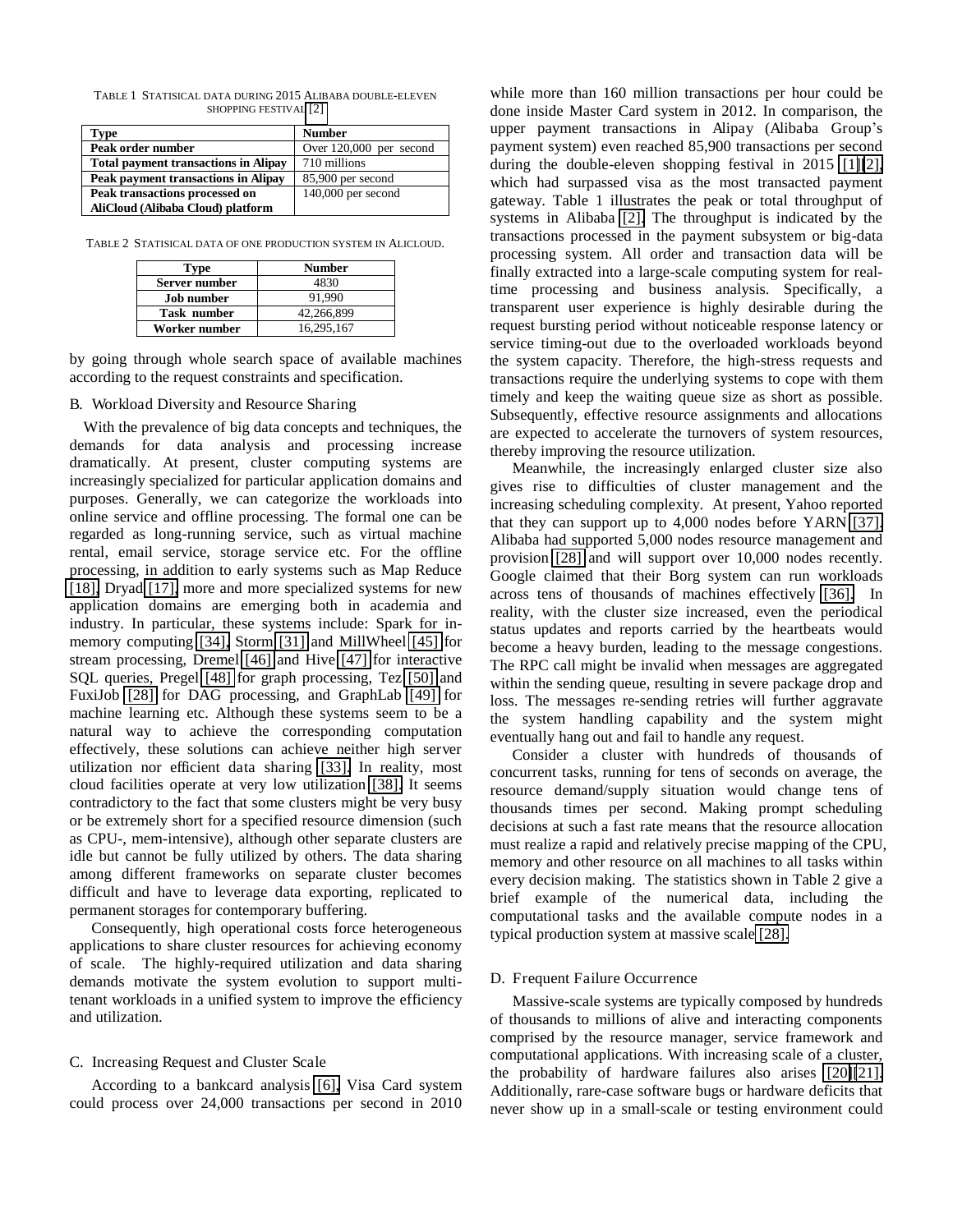also suddenly surface in massive-scale production systems. Essentially, failures have become the norm rather than the exception at large scale [\[19\].](#page-10-10) Due to such system scale, heterogeneity and complexity, it is very likely that different types of faults will manifest. According to our observations, there are a variety of failures causes including halt failures due to OS crash, network disconnection, and disk hang or insufficient memory (OOM) due to bugs in codes, overweight system utilization, performance interference, network congestion etc [\[22\]\[28\]](#page-10-11)[\[64\]\[65\].](#page-11-15) As we discussed early, the servers adopted widely in Cloud datacenter use commodity hardware, resulting in deteriorating situations. At the same time, the increased cluster size itself introduces much more uncertainties and reduce the overall system reliability considering the increased failure probability of each node and software component. In this environment, traditional mechanisms such as health monitoring tools or heartbeat tracking can help but cannot completely shield the failures from running applications. Fault-tolerance is an effective means in enhancing the dependability of Cloud systems, and will ultimately reduce the economic impact and service degradation for providers and consumers respectively.

<span id="page-4-0"></span>Based on fundamental analysis above, we will mainly focus on two outstanding system problems which are highly needed to be handled – scalability and dependability in this paper.

#### III. DATA-DRIVEN METHODOLOGY

Gaining an understanding of Cloud system environments is of increasing importance as well as complexity due to a Cloud's ability to elastically scale-up and down provisioned resources on-demand [\[10\].](#page-10-12) Additionally, such systems need to satisfy the expected Quality of Service (QoS) requirements to fulfill the diverse business objectives demanded by consumers. As a consequence, it is a crucial requirement to characterize the workloads running within a Cloud environment.

Analysis and simulation of Cloud tasks and users significantly benefits both providers and researchers, as it enables as well as offering a practical way to improve data center functionality and performance. For providers and system developers, it enables a method to enhance resource management mechanisms to effectively leverage the diversity of users and tasks to increase the productivity and QoS of their systems. For example, we exploit task heterogeneity to minimize performance interference of physical servers or analyze the correlation of failures to reduce resource consumption. It is also extremely useful for us to find the potential system deficiencies and bugs according to the daily regression testing and profiling data analysis.

In our previous works [\[14\]\[15\],](#page-10-13) we conducted the comprehensive analysis at cluster and intra-cluster level to quantify the diversity of Cloud workloads and derive a workload model from a large-scale production Cloud data center [\[8\].](#page-10-14) The presented analysis and model captures the characteristics and behavioral patterns of user and task variability across the entire system as well as different observational periods. We further quantify the interference-



Figure 2. Charateristics of massive-scale system scalability, challenges and the main concerns.

energy model in which we comprehensively analyze the energy-efficiency of massive system impacted by performance interference [\[41\]](#page-11-16) and failure-energy model which depicts the energy-efficiency reduction and wastes due to constant failures in Cloud data center [\[43\].](#page-11-0)

The data-driven analysis is critical to improve resource utilization, reduce energy waste and in general terms support the design of accurate forecast mechanisms under dynamic conditions with QoS offered to customers improved. For example, we classify the incoming tasks based on their resource usage patterns, pre-select the hosting servers based on resources constraints, and make the final allocation decision based on the current servers performance interference level [\[40\]\[41\].](#page-11-17) Additionally, we propose a practical data engineering method which uses the data analytics methodology to driven an automatic service for system monitoring and diagnosis, thereby instructing where and how to optimize and improve the system.

#### IV. SCALABILITY

### A. Challenges

Resource scheduling can be simply considered as the process of matching demand (requests to allocate resources to run processes of a specific task or application) with supply (available resources of cluster nodes). Therefore the complexity of resource management is directly affected by the number of concurrent tasks and the number of server nodes in a cluster. Additionally, other factors also impact the complexity, inclu-ding supporting resource allocation over multiple dimensions (such as CPU, memory, and local storage), fairness and quota constraints across competing applications; and scheduling tasks close to data.

To deal with the increasing explosion of running tasks and the cluster scale, computing systems at massive scale have to firstly take the scalability issues into considerations. In this context, we define scalability as a constant system capability that sustains the scheduling throughput (such as the operation per second) whilst controlling the perceptional response latencies as if in ordinary smaller scale. We describe the characteristics and challenges i[n Figure 2.](#page-3-0)

To understand the mechanisms of scalability, we divide the issues into the following aspects:

**[S1:] Request handling scalability** - Running workloads (such as job or application) will propose resource requests to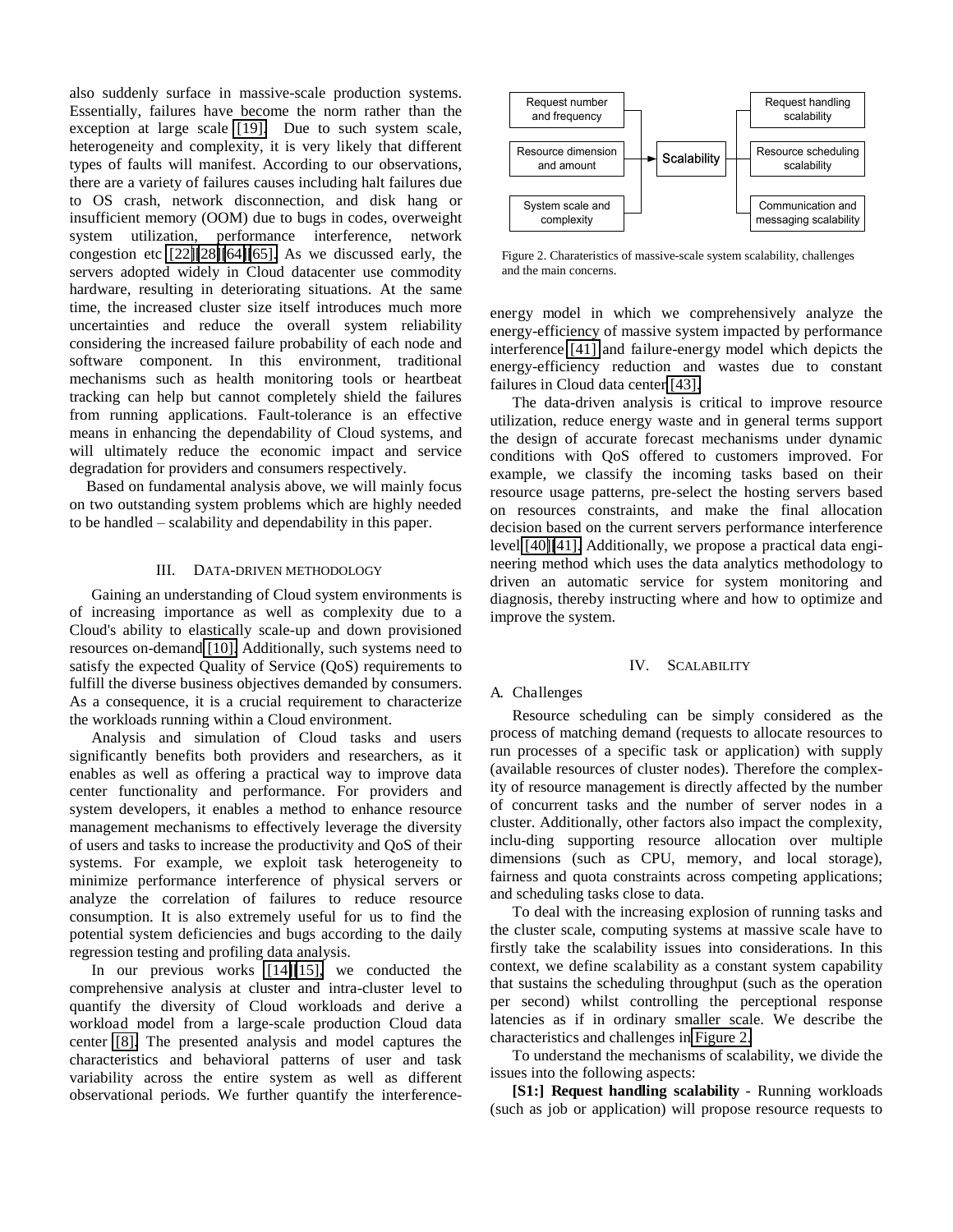

Figure 3. Locality-tree based incremental scheduling example. For example, App1 totally requires 14 units of resources in the cluster, and prefers 4 units on M1 and 4 units on M2 with the highest priority P1 due to data-locality considerations.

ask for resources according to application-specific execution logic. The requests will aggregate if they are not handled timely by the general resource manager. To avoid the request aggregation, the system should provide high cluster throughput with low-latency request handling and allocation decisions.

<span id="page-5-0"></span>**[S2:] Resource scheduling scalability** - Making prompt scheduling decisions at such a fast rate means that the resource allocation must realize a mapping of the CPU, memory and other desirable machine resource to all tasks within every decision making.

**[S3:] Communication and message scalability** - In general, internal scheduling related instructions or states exchanges in most massive-scale systems are suitably piggy-backed by periodical heartbeats or interactive messages. A long period could reduce communication overhead but would also reduce the utilization when applications wait for resource assignment. On the other hand, frequent adjustments would accelerate the response to demand/supply changes, resulting in promotions of system resource turnovers and throughputs; however, it will aggravate the message flooding phenomenon. Thus, how to properly control the messaging amount whilst maintaining the scheduling performance is a great challenge.

## B. Solutions

#### (1) Architectural Evolution

#### The architecture experienced several phases:

**a) Single-master phase -** A naive approach is to delegate every scheduling decision, state monitoring and updating all in a single master node (such as the JobTracker in Hadoop 1.0). But it will be severely limited by the capability of the master and usually leads to single-point failure, eventually negatively affecting the system dependability.

**b) Two-level phase -** this type of approach decouples the resource management and the framework- or applicationspecified scheduling into two separate layers. For example, Mesos [\[33\]](#page-11-11) adopts offer-based philosophy, provisioning a calculated resource to each upper framework according to dominant resource fairness. In comparison, Yarn [\[37\]](#page-11-13) and Fuxi [\[28\]](#page-11-9) utilize request-based approach, in which the central resource manager is responsible for resource negotiation among different resource requests and application master takes charge of job scheduling. It significantly mitigates the loads and stress on the central master while enables a customized and flexible resource requirement in the meantime.

**c) Decentralized-schedulers phase –** the third evolution to improve the scalability is decentralization. In general, multiple distributed scheduler replicas are adopted via multi-threads or independent processes, and each scheduler can handle requests simultaneously based on its local cached states or global shared states [\[35\].](#page-11-18) Such typical systems include: Apollo [\[29\],](#page-11-19) Mercury [\[30\],](#page-11-20) and Borg [\[36\].](#page-11-14) Moreover, no central state need to be maintained if the scheduler (such as Sparrow [\[32\]\)](#page-11-21) adopts batch-sampling and only sends resource probe to find candidate server. This category is particularly effective for those scenarios with a strong low-latency requirement.

# (2) Effective Scheduling Approach

Apart from changes derived from system architecture, some scheduling techniques and mechanisms are proposed which can be demonstrated very effective and efficient.

**Incremental scheduling** *–* Achieving rapid response and prompt scheduling decisions at such a fast rate means that the central resource manager cannot recalculate the complete mapping of CPU, memory and other resource on all machines to all applications tasks in every decision making. In our previous work, we proposed a locality tree based incremental scheduling [\[28\]](#page-11-9) in massive scale computing and only the changed part will be calculated.

For example, when {2cores CPU, 10GB Mem} of resource frees up on machine A, we only need to determine which application in machine A's waiting queue should get this resource. There is no need to consider other machines or other applications. The locality tree will be gradually formed when some of resource requests cannot be handled instantly and have to wait for scheduling. Each resource request will be enqueued into different queues according to its locality preferences. [Figure 3](#page-4-0) shows a concrete example of the scheduling method. Micro-seconds level scheduling can be achieved in light of this intuitive but effective locality-based approach.

**Decentralized scheduling** *–* Decentralized method is mainly aimed to significantly reduce the scheduling latency. We can further classify it according to how states are used:

**a) Local state replica coordinated by central master:** The functionality of the central master can be simplified to only synchronization all states as a coordinator once the resource or state information is updated by any scheduler [\[29\]](#page-11-19) [\[30\]](#page-11-20) [\[36\].](#page-11-14) Typically, the used states are derived from load information and abstracted states or metrics, rather than fully cluster and workloads states which are widely-adopted in centralized schedulers. Since each running job performs independent scheduling choices and the task is actually queued directly at worker nodes, the core philosophy is to disperse the burden and potential bottleneck of the central resource manager onto many execution nodes. However, distributed schedulers make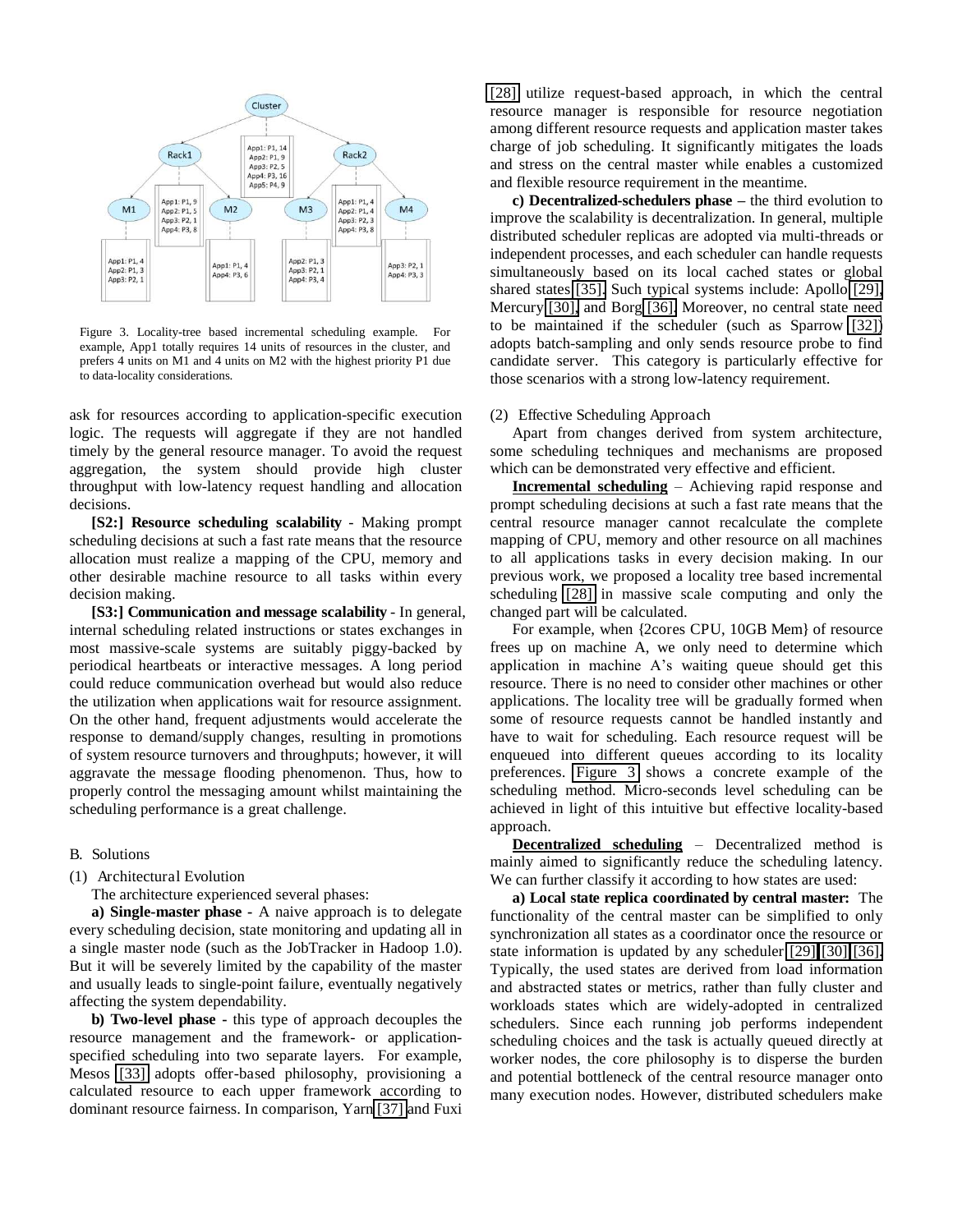

Figure 4. Message re-sending and de-duplication in incremental communication messenger

local scheduling decisions which are often not globally optimal. Moreover, the state synchronization and conflict resolving must be handled effectively to guarantee that a particular resource is only made available to one scheduler at a time.

**b) Shared states visible to all schedulers without a central coordinator**: Shared states can enable each distributed scheduler full access to the entire cluster and allow them to compete in a free-for-all manner [\[35\].](#page-11-18) The communal states can be locked using exclusive locking techniques or lock-free optimistic concurrency control by using incremental transaction. To our understanding, inside the transaction an atomic action will be consecutively conducted: the resource assignment decision and the global shared-state updates. The action is in fact equivalent to the states re-syncs with conflicts resolved mentioned in approach a).

**c) Stateless distributed scheduling techniques:** Another fully-decentralized approach within the spectrum is samplingbased probing for low-latency (e.g., Sparrow [\[32\]\)](#page-11-21). Such designs are highly scalable since there is no requirement to maintain central states and global resource view. There are multiple independent schedulers each of which is responsible for scheduling one or a subset of jobs. Each autonomous scheduler detects servers with fewer queued tasks by probing m random servers and assigns the tasks of its jobs to targeted machines in the cluster.

Generally speaking, fully-decentralized solution is indeed very efficient for those latency-sensitive scenarios such as interactive queries. However, this design will be extremely hard to strictly satisfy the scheduling constraints (such as fairness, capacity, and quota management) when only depending on fast-changing global states without high synchronization cost. Therefore, the system designers must strike the balances between the scalability and other variables according to their main objectives.

(3) Effective Message Communications

**Incremental Communication** *–* Because of the message flood in the massive scale system, a simple iterative process that keeps asking for unfulfilled resources will take too much bandwidth and get worse when cluster is busy. For this reason, we try to reduce the message amount by only sending messages from running job masters and execution daemons to the central resource manager when changes occur. Only the delta portion will be transferred. Jobs or Applications can publish their resource demands in incremental fashion when the requirement adjusts according to runtime workloads. Consequently, we propose an incremental communication and messenger mechanism. In particular, it should fulfill:

a) Message order-preserving - we must ensure the changed portions be delivered and processed in the same order at the receiver side as they are generated on sender side;

b) Message idempotent resending - we must achieve the idempotency of handling delta messages, which might happen as a result of temporary communication failure;

c) Message deduplication – we de-duplicate the message to minimize the network traffic and avoid useless communications.

An example is demonstrated in [Figure 4](#page-5-0) and message resending and deduplication will occur when the network package get lost between the sender and the receiver.

**Cluster Partition** *–* For the performance and communication scalability, we use multiple replicas of request manager to handle communication and periodical status reports in parallel. A compute cluster can be divided into several area partition (the equivalence notion of link shard in [\[36\]\)](#page-11-14) and each manager replica is responsible for request handling and information delegation of severs within its specified partition. The consistency will be guaranteed by an elected central coordinator and only the coordinator can conduct changes to the permanent store. Each manager replica will aggregate and compress this information by reporting only differences to the coordinator, in an incremental way as we discussed above.

#### V. DEPENDABILITY

# A. Challenges

Dependability is a key concern for resource managers due to increasingly common failures which are now the norm rather than the exception caused by the enlarged system scale and complexity, different workload characteristics, and plethora of faults types that can activate. Such failures within a massive-scale system have the potential to cause significant economic consequences to Cloud providers due to loss of service to consumers [\[9\]\[55\],](#page-10-15) and affect services provisioned to millions globally in the event of catastrophic failures.

Traditional techniques face a number of challenges and will no longer directly suitable to the massive scale systems due to the unaffordable costs and overheads. Specifically, redundancy-based methods such as Recovery Blocks [\[23\],](#page-10-16) N-Version Programming (NVP) [\[24\],](#page-10-17) N-self Checking Program-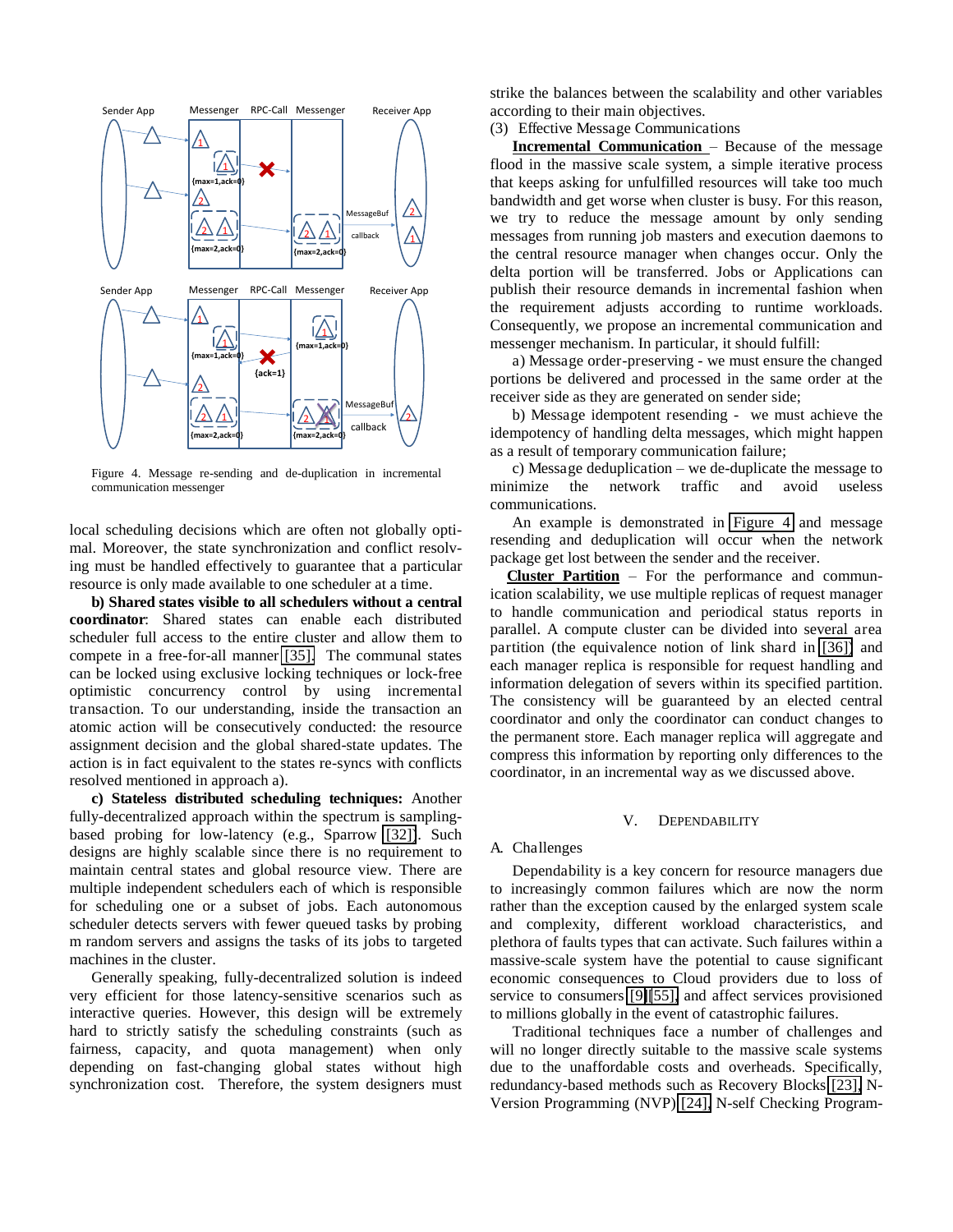

Figure 5. Charateristics of Massive-scale system dependability, challenges, and required specific considerations.

ming (NSCP) [\[25\]](#page-10-18) rely on replicated redundant components, but it is infeasible to apply these redundancies into each component within a system composed of millions of components and jobs. Another widely-used fault-tolerant technique in distributed system is checkpointing. The system can recover its states by restoring the recently-recorded checkpoint logs or files. Checkpoint and Restart (CR) is utilized in high performance computing (HPC) and supercomputing (SC) areas, due to the significant reduction of recomputations. In particular, periodical multi-levels checkpointing and rolling-back techniques [\[54\]](#page-11-22) are suitable for longrunning MPI tasks but cannot be properly applied in short tasks or time-sensitive tasks. This is because the resource requests and allocations of these MPI tasks are determined in advance and will not change during its life-cycle. The task number is also not large compared with available resources, making sufficient resources to conduct redundant checkpointing. Another extended application of checkpointing is the snapshot and restore techniques in virtual execution environment [\[51\]\[52\]](#page-11-23)[\[52\].](#page-11-24) The availability and dependability of virtual machine and the overall virtual cluster can be guaranteed by recovering the network whilst restoring the memory and disk states from the snapshot file. However, it is relatively time-consuming considering the large amount of runtime memory page size and disk states. In our proposed massive-scale computing system which consists of hundreds of thousands running tasks and active system components, it is extremely ineffective due to the non-negligible additional overheads incurred by conducting checkpoint, taking the disk space, communications and operations into account.

In general, above systems achieve effective resource scheduling and management by large backlogs of pending work - an assumption which cannot be adhere to the ondemand access required for Cloud computing. Considering the large cost for millions of running tasks, it is infeasible to conduct them in Internet-scale systems. Within the context of Cloud resource managers, such techniques are required to effectively scale to thousands of servers, with acceptable overhead and impact to system performance. Thus we summarize the dependability challenges shown in Figure 5 and as follows:

**[D1:] Faults and handling coverage** - Components within the resource manager are likely to experience different types of faults ranging from crash-stop to late timing failure, as well as have different underlying root causes [\[65\].](#page-11-25) As multiple components tend to fail simultaneously and also exhibit correlation, these failures will also complicate the system fault-tolerant solutions. Therefore, we have to maximize the fault coverage from both faults mode and fault handling coverage respectively.

**[D2:] Recovery effectiveness and efficiency – The recov**ery effectiveness can be evaluated by whether the infected component or application can continue to work. In specific data processing context, computation job might fail due to partial subtasks are evicted and re-compute during the recovery. In addition, the recovery efficiency is also a significantly important metric, which might include the full recovery time, the system utilization and the additional resource cost produced by the recovery, the latent negative impacts onto other components or workloads, and the propagation pattern and behavior among different subsystems etc. In massive-scale environment, all these above will become increasingly complicated due to the shortened MTTF (means frequent failure occurrence), a plenty of component combinations, and system architectural complexity.

**[D3:] User-perceived impact** *–* From our experience in massive-scale systems, resource overhead due to eviction, and re-computation of non-faulty workers produces a substantial amount of waste [\[16\].](#page-10-19) More importantly, long-running services are disproportionally affected due to restarting worker execution, leading to severely-suffered QoS. Such behavior will also result in increased strain on the resource manager, which has to handle more requests and reschedule workers onto nodes, causing reduced component performance as well as further increased failure probability. Therefore, how to implement a user-transparent failover technique to recover the service without noticeable changes to provisioned service perceived by consumers is a big challenge.

**[D4:] Easily-used failure detection and diagnosis** - In spite of the proposed system prevention or recovery measures, some failures will always occur. The right tools can quickly find the root cause, minimizing the duration of the failure. In addition to the software aging or system failure, human factor errors are observed to be another important provenance [\[58\].](#page-11-26) Although our approach can be self-healing in face of nonhuman causes of errors, manual measures and technical staffs have to get involved if necessary. Therefore, rapid and effective detection and diagnosis approach can ensure a fast access to the types of abnormal metrics.

# B. Solutions

To maximize service reliability whilst minimizing detrimental effects to service performance, we propose several fault-tolerant techniques to illustrate a feasible design and implementation towards reliable service execution for effective computing systems at scale.

(1) Rapid and Effective Component Failover

**Failover with reduced checkpointing – we present the** philosophy and architecture of a novel approach for component failure recovery that collects and exploits states collected from neighboring components instead of solely relying on hard-state periodically collected from dedicated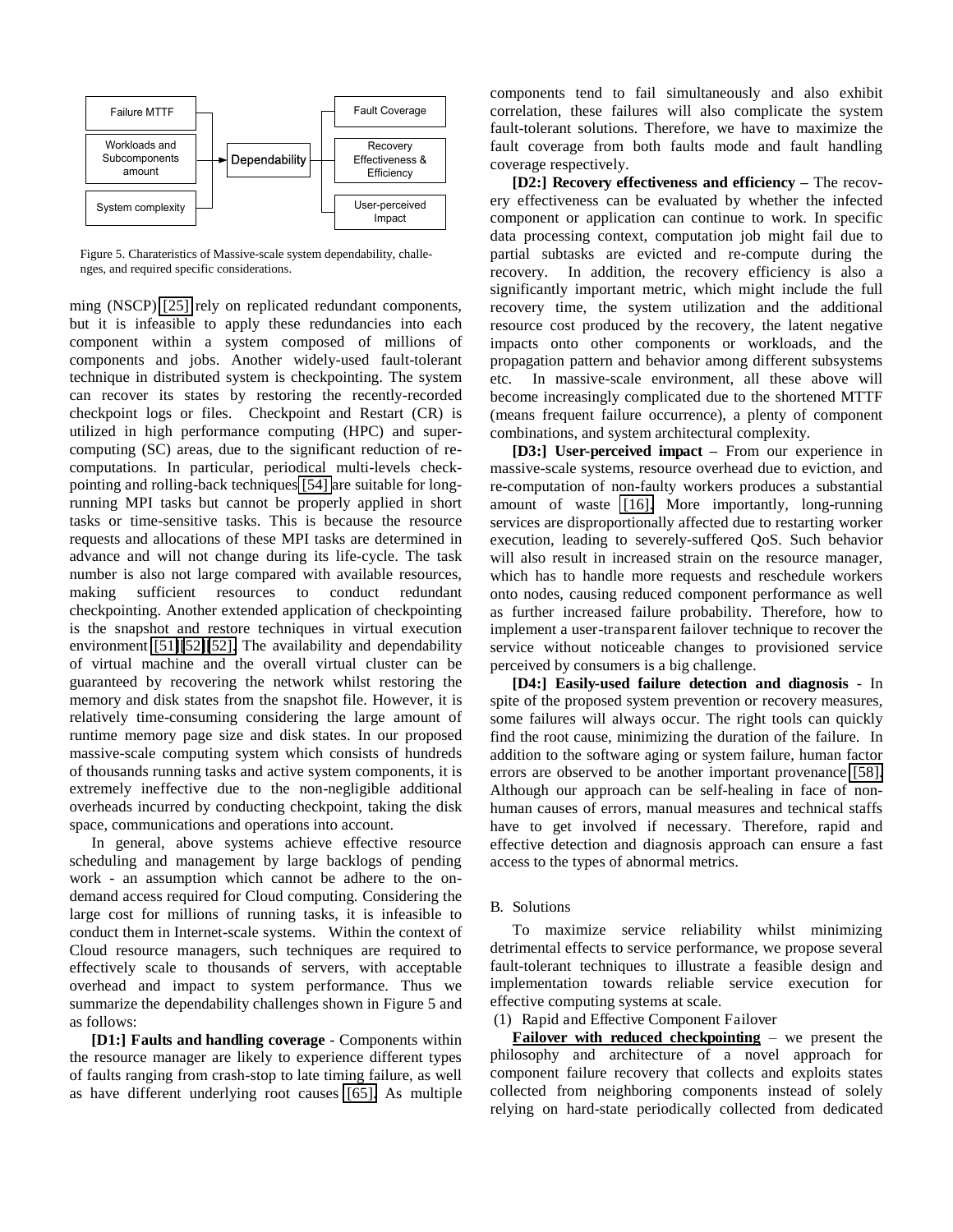backup systems. In particular, minimized hard state such as meta-data and information are persistently stored within a node locally, distributed file system or distributed coordination service. Actually, we leverage the distributed memory to store each component states which can constitute the overall system states and be used to recover infected components.

**Minimized worker eviction** – we achieve it through loosecoupling master or agent behavior from its respective workers during the execution. Specifically, this entails that failure occurrence of a master or agent does not result in its nonfaulty workers to be automatically evicted. For example, to tolerate timing failures, the central resource manager attempts to preserve the assigned resource for running workers as if timing-out daemons are still executing rather than directly evicting and re-scheduling them. In this manner, such faults will have minimal interference with perceived reliability.

(2) Optimized Recovery Time v.s. Degraded Service Level

<span id="page-8-0"></span>According to our reduced hard state recovery strategy, the additional overhead cost is mainly dependent on the collection and required boundary of state information completeness. Incomplete information might appear due to timing-out components unable to contribute their states in time. The collection time also closely depends on cluster scale, application number, and application-specified configurations. For instance, increased application number signifies a larger amount of states to collect and the requisite time correspondingly. On one hand, longer waiting time can potentially lead to the mitigation of soft states incompletion, but resulting in extra end-to-end recovery time. On the other hand, insufficient collection time leads to incomplete states and subsequent degraded service level (e.g., job extended running time due to worker eviction, or system slow response due to state absences). Thus, it is necessary for cluster administrators to strike the balance between the recovery cost and various levels of degraded service.

# (3) *Blacklist and alarm dashboard to help diagnose failures*

**Multi-level blacklist** - It is high probable that within the datacenter's lifetime, physical nodes will experience crash or timing failures. Such behavior can result in cascading failures, as well as long-tail phenomenon of application execution [\[56\].](#page-11-27) In order to mitigate such occurrences, a multi-level machine blacklist has been designed and deployed in order to detect and isolate faulty nodes from the rest of the system. This blacklist functions by monitoring system behavior at both cluster and application level. The blacklist can be added through system autonomous program or by technical staffs manually according to their experiences and engineering requirements.

More specifically, for cluster level, a heartbeat is sent between the node daemon and resource manager, reporting the health situation of each node within the cluster. If the manager detects a heartbeat timeout, the node will be removed from the scheduling resource list, and a resource revocation is sent to the application master so that it can evacuate the running instances away from the unresponsive executive nodes.

Application-level blacklisting calculates the health of a physical node based on the status of workers as well as failure information collected by the node daemon, and it operates both at task-level and job-level. If one worker of an application has been reported as failed within a node, the node will be placed into the blacklist for the particular task which is currently executing in the worker. This action is taken under the assumption that the faulty behavior of the task could potentially be the result of the task operational requirements to execute on that particular hardware specification.

*System health self***-***checker and dashboard* - the operational characteristics of each physical node and internal system components are monitored periodically using a *health checker* tool to diagnose the node health and process status, such as disk statistics machine load and network I/O etc. in order to calculate a health score. If the score falls beneath a specific threshold, the component will mark the node as unavailable. An advantage of this approach is that datacenter administrators are capable of adding customizable check items to the list for specific error detection, and an alarm will be triggered on the monitoring dashboard. The technical staff can be involved and leverage the alarming information to timely find workaround solutions.

# VI. CASE-STUDY: DATA AND SERVICE ENGINEERING

For datacenter management, existing methods are tedious, error-prone, and ultimately time consuming [\[57\];](#page-11-28) requiring the expertise of a large number highly trained datacenter engineers to develop in-house development scripts, or in the worst case scenario, perform the process of system monitoring, processing, and analysis manually. Therefore, we leverage the data-driven methodology and integrate the depicted massive computing entities model in Section 3 into an autonomous and automatic profiling system to aid decision making. Such decisions include the detection of the system abnormal behaviors, driving the further system optimizations, evaluation of the consequent effectiveness, and finally making configurations refines to the resource management mechanisms deployed within the infrastructure. [Figure 6](#page-8-0)  describes the whole architecture of the proposed closed-loop workflow and it is composed of several core components:

**Tracelog collector** - We add probes in order to monitor and collect log data of system components. For example, in order to comprehensively monitor the lifecycle of an application, we monitor event status changes (i.e. submitted, scheduled, running, failed, completed) and resource utilization of physical nodes and applications. Furthermore, it is also necessary to profile some system metrics and overheads incurred by communication between components, and latency between resource request and negotiation for applications. As a result, how to collect and monitor the generated tracelog efficiently while mitigating its impact of service performance is a big challenge. Our approach uses the inotify [\[59\]](#page-11-29)  mechanism in Linux 2.6 in order to incrementally tracelog when there are changes within individual files and directories.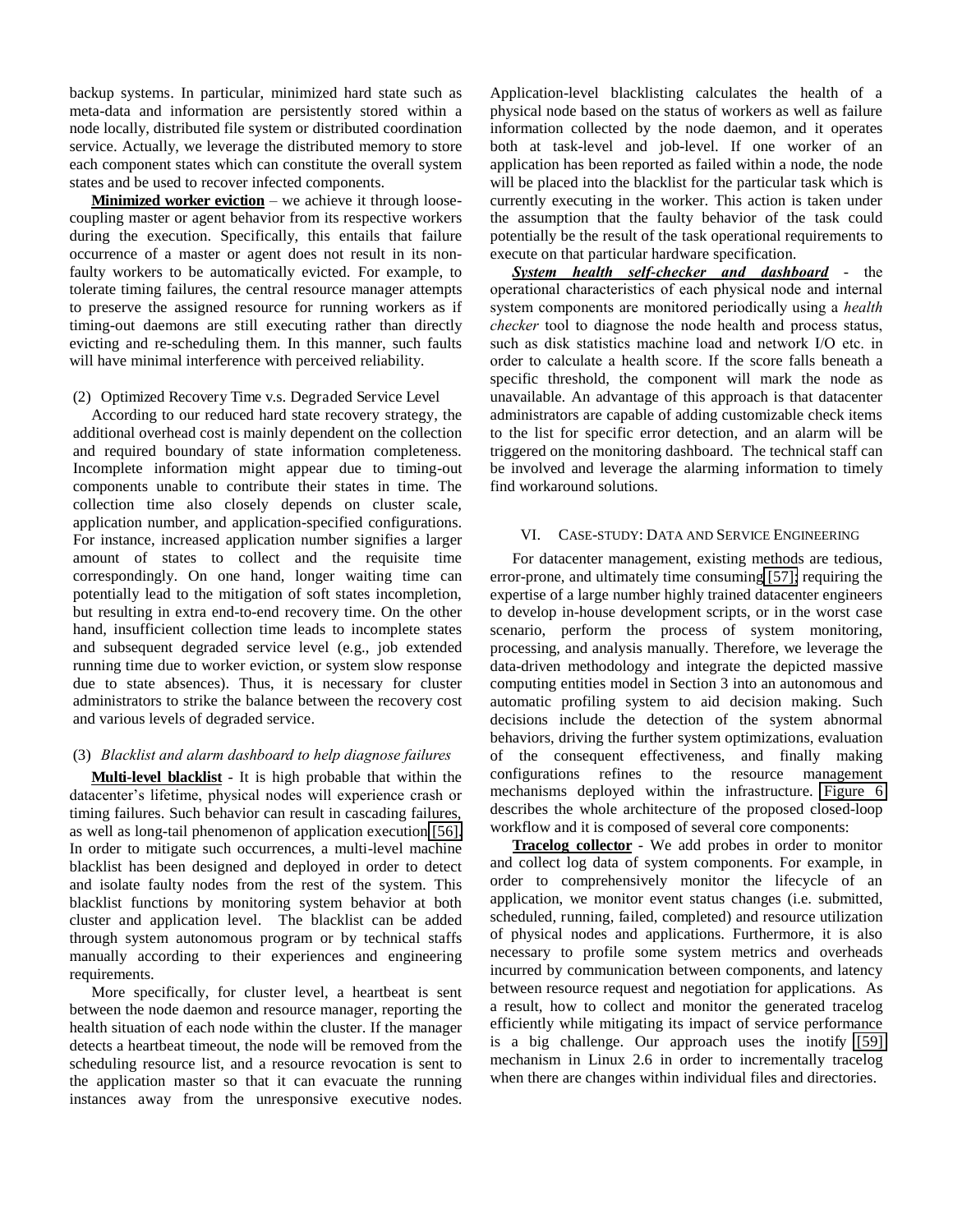

Figure 6. Data-driven methodology and overall closed-cycle of performance monitor, optimization and deployment.

**Data analysis engine -** In order to exploit the monitored profiling data, we implement an analysis and visualization service based on the Alibaba Open Data Processing Service (ODPS) [\[3\].](#page-10-20) ODPS is the proprietary data platform in Alibaba providing massive data storage and query processing service. The query processor allows users to extract the results of interest from the collected log data of the cluster. The processor provisions an SQL type language to users which is automatically translated into a DAG workflow for query processing. The generated profiling data could be populated automatically into the data warehouse and customized queries are executed within the ODPS control-plane, by importing the data flow from the data-plane. Additionally, we calculate and conduct statistics-oriented computing based on the outputted results using R-statistic programming environment [\[60\],](#page-11-30) which is an integrated suite of software facilities for data manipulation, calculation and graphical display. In this way, we integrate visualization and mathematical modeling into our service in order to produce charts, distribution modeling and cluster analysis etc.

**Diagnosis, tuning and optimization** – Based on the data analysis framework, statistical analysis and visualization of the metrics profiler will facilitate the exploration of operational behaviors. Consequently, diagnosis, correction, and tuning to the system configurations or implementations could be conducted. Correction entails a reactive approach of direct intervention by technical staff to perform fault-correction upon the performance metric alarm detection. It allows for technical staff to identify and manually correct potential problems within the system for reducing QoS violations and catastrophic failure prevention (such as system outages). After the optimization, our profiling system can provide an automatic

verification and test environment to evaluate the latest updates or configuration changes. The proposed closed-cycle can protects against rapid development and deployment of bad configurations and provides a system-test framework to guarantee the code quality from engineering aspects. In practical, we have used this methodology in our previous works to realize system utilization improvement [\[42\]](#page-11-31) and request latency reduction [\[39\].](#page-11-32)

## VII. FUTHER DIRECTIONS DISCUSSION

**Big Data as a Service (BDaaS) -** With the blooming of all sorts of big data provenances over the Internet, the huge data volume has become too large and time-consuming for individuals to calculate on personal machine or small-scale servers. The business model in Cloud computing is to enable on-demand and flexible resource provision. Similarly, the big data storage, analytics and management could be integrated together and provided as a service to customers [\[11\].](#page-10-21) Typically, customers only need to write their own processing logics according to the BDaaS APIs without any concern in terms of the underlying running location and implementations. In this context, the scalability and dependability of BDaaS platform are significantly important to guarantee the customer's SLA.

**Debugging large-scale distributed applications** - The management difficulties of large-scale distributed systems mainly derive from the intricate relationships among different processes (all kind of masters, slaves, and execution workers) that are widely dispersed on different compute nodes, and the extremely large size of the system logs. Debugging or investigating a distributed application performance issue or system bugs usually needs to search for some specific key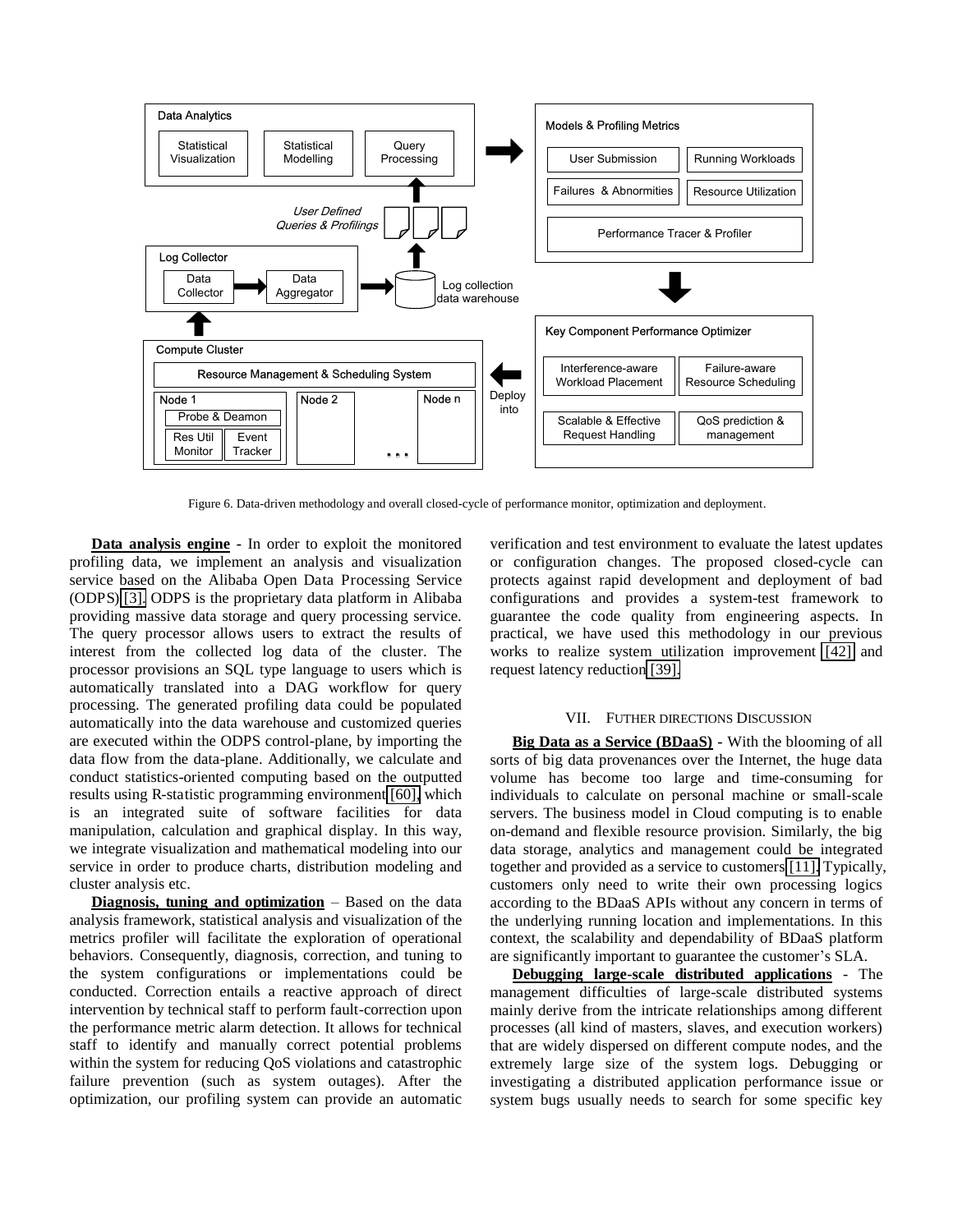events information from the massive logs. Due to the semistructured or unstructured log information, the heterogeneity will lead to an inability to produce a single unified query or scheme for issue diagnosis. From our industrial engineering experiences, it is extremely time-consuming for engineers and technical staffs to find root-causes of problems in the production clusters or daily Build Verification Test (BVT) clusters. Consequently, it is highly necessary to develop a series of tools by leveraging large-scale system tracing, big data analytics and visualization techniques to demonstrate the distributed execution of running jobs across many thousands of machines. Despite some existed works [\[66\]\[67\],](#page-11-33) the problem is far from settled. Furthermore, joint with techniques in software engineering of large-scale systems, research works have to be conducted to effectively improve the development and debugging of massive-scale system if the system continues to scale in the future.

**History-Based Optimization (HBO) approach** - Resource sharing with running workload isolation is an intuitive idea to mitigate the poor resource utilization in distributed computing system. Furthermore, accurate estimation of resource requirement could be an effective alternative. For example, for a specific compute job which daily runs in the production system, the required resource can be approximately measured and modeled considering the processed data size, paralleled instance number, operator type (e.g., some SQL operators such as select, join, group, order, limit, union and other operators such as table scan, file operations etc.). The estimated value can be further revised based on the historical resource usage of the same job type due to the assumption that the resource pattern is stable and can be followed. However, with the complexity and diversity of user-defined function (UDF) or third-party libraries and packages, the accuracy of resource estimation faces great challenges.

**Simulation of large-scale system behavior** - Due to the scarcity of large-scale test cluster, it is highly desirable to find a cost-effective technique to evaluate the system functionalities and performance in a simulation environment. One critical aspect of simulation is the ability to evaluate large-scale systems within a reasonable time frame while modeling complex interactions between millions of components. Additionally, the simulation approach is expected to playback the requests size and frequency in a timeline driven by high-fidelity system tracelogs.

**Application in container-based system** - Container-based technique has been obtaining increasing popularity recently due to the fact that it is much more light-weight compared with virtual machine. The OS-level virtualization is able to leverage the process isolation mechanism to support independent executions of co-allocated containers and the resource sharing of the same underlying resources. At present, Docker [\[4\]](#page-10-22) rapidly achieves wide use because it can not only provide convenient and effective mechanism to deploy applications into its containers with Dockerfiles, but securable and isolated execution environment. Due to these reasons, the performance of typical web service composition or internet application mashup can be enhanced by using Docker. In this

<span id="page-10-8"></span><span id="page-10-7"></span>context, it is highly indispensable for resource management system such as [\[28\]\[33\]](#page-11-9)[\[37\]](#page-11-13) or specialized system such as Kubernetes [\[5\]](#page-10-23) to provision scalable and dependable request handling, image storage, IO throughput, resource allocation in order to support large-scale container composition and orchestrations.

<span id="page-10-23"></span><span id="page-10-22"></span><span id="page-10-21"></span><span id="page-10-20"></span><span id="page-10-15"></span><span id="page-10-14"></span><span id="page-10-12"></span><span id="page-10-6"></span><span id="page-10-0"></span>**Application in IoE system -** With the booming development and the increasing demands of smart city, intelligent traffic, techniques within Internet of Things (IoT) and Internet of Vehicles (IoV) have become the significantly important means to realize the objectives. In addition to the hardware-related techniques such as sensor network, signal control, vehicle engineering etc., the massive-scale information system plays increasingly vital role in building effective solutions in Internet of Everything (IoE). There are huge demands of real-time data processing, statistical analytics and distributed machine learning in many scenarios such as user behavior pattern analysis, data mining of massive trajectory data streaming, real-time parameter tuning during unmanned automatic driving etc. Some of them are extremely safety-critical, thus have additional requirements for the dependable and real-time capability with low latency. In particular, in the architecture of "Cloud-Network-Edge", it is the cloud system that should be responsible for satisfying those demands above. It is noteworthy that the techniques discussed in this paper can be directly applicable within the IoE scenarios. Moreover, the computation resources at the edge side should also be fully utilized in tight resource environment. The executable task and process can be offloaded from the cloud side [\[61\]\[61\]](#page-11-34)[\[63\]](#page-11-35) to improve the holistic system utility, user QoS, and energy-efficiency.

# VIII. CONCLUSIONS

<span id="page-10-19"></span><span id="page-10-13"></span><span id="page-10-11"></span><span id="page-10-10"></span><span id="page-10-9"></span><span id="page-10-5"></span><span id="page-10-4"></span><span id="page-10-3"></span><span id="page-10-2"></span>In this paper, we present our understanding of the challenges in distributed systems, especially in massive-scale computing systems and discuss both existing and potential solutions to the problems. We particularly focus on the most important system efficiency issues in terms of scalability and dependability. Through data-driven analytics methodology, we can characterize patterns including resource, workload, performance and failure models and monitor the performance metrics in a massive-scale distributed computing environment. Based on the profiling information and knowledge, we analyze several fundamental challenges and the solutions we are developing to tackle them. We also present a data and service engineering solution from our industrial experience which involves many best practices such as tracelog collection, data analytics, metric monitoring and alerting, abnormal behavior diagnosis, system optimization etc. We aim to develop and offer innovative methods and mechanisms for future computing platforms that will provide strong support for new big data and IoE applications. From our studies, additional important conclusions can be summarized as follows:

<span id="page-10-18"></span><span id="page-10-17"></span><span id="page-10-16"></span><span id="page-10-1"></span> Exploiting the inherent workload heterogeneity that exists in Cloud environments provides an excellent mechanism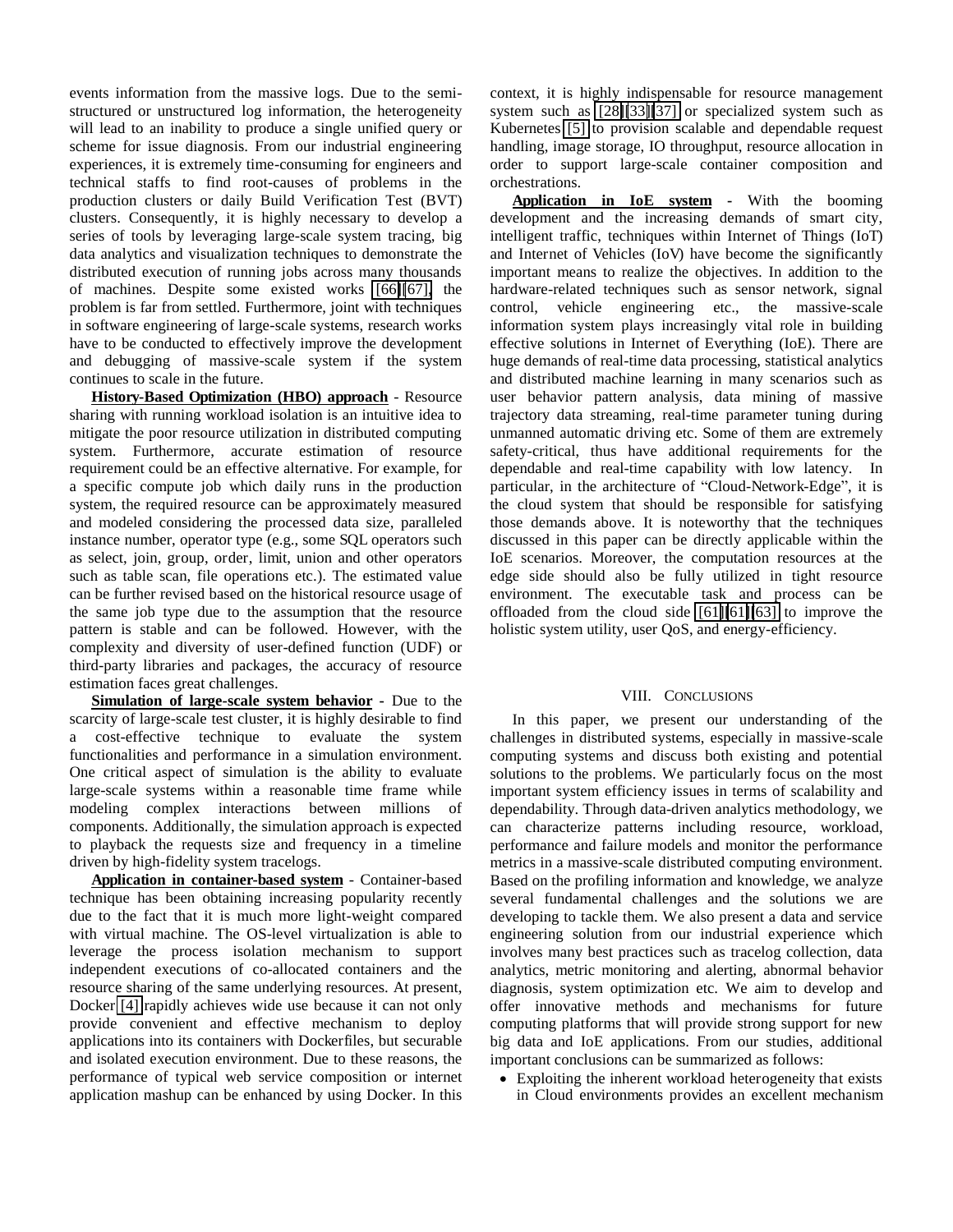<span id="page-11-9"></span>to improve both the performance of running tasks, the efficiency of holistic systems. Combining specific workload types can reduce the performance impact, negative effect on energy-efficiency, with scheduling effects improved.

- <span id="page-11-20"></span><span id="page-11-19"></span><span id="page-11-3"></span>• Improving the scalability of a massive-scale system will be increasingly important. Traditional parallel processing and concurrency control techniques might not be properly applied into due to the dramatically-increased scale of workloads and resources. Service providers have to pay much more attentions on scalability issues because they will have direct and huge economic consequences once the massive and concurrent user requests cannot be satisfied.
- <span id="page-11-21"></span><span id="page-11-18"></span><span id="page-11-11"></span><span id="page-11-2"></span> Large-scale distributed systems may run millions of instances concurrently, with an increased probability of frequent and simultaneous failures. These failures have to be understood properly and addressed appropriately together with a correct scheduling strategy for instances. Inappropriate scheduling of instances has the potential to dramatically affect the whole system reliability due to the complex co-relation between rescheduling and communication caused by application failures. Our technique has also attempted to tolerate timing failures, an increasingly dominating failure type for modern service applications.
- <span id="page-11-32"></span><span id="page-11-14"></span><span id="page-11-13"></span><span id="page-11-12"></span> Relying on real data is critical to understanding the real challenges in massive-scale computing and formulating assumptions under realistic operational circumstances. This is especially true in very dynamic environments such as Cloud datacenters and big data processing systems where precise behavioural modeling is required to improve environmental efficiency, scalability and dependability.
- <span id="page-11-31"></span><span id="page-11-17"></span><span id="page-11-16"></span> Experiences learnt from cloud and distributed computing will facilitate developing the future generation computing systems to support a number of human intelligent decisions. We believe the big data analytics would revolutionize our way of thinking, living and working, to hindsight, insight and foresight in an effective way.

#### ACKNOWLEDGMENTS

<span id="page-11-7"></span><span id="page-11-6"></span><span id="page-11-5"></span><span id="page-11-4"></span><span id="page-11-1"></span><span id="page-11-0"></span>We would like to thank Dr. Peter Garraghan from University of Leeds and Jin Ouyang from Alibaba Cloud Inc. for discussions. We would also like to extend our sincere thanks to the entire SIGRS group from Beihang University, DSS group from University of Leeds, and the Fuxi Distributed resource scheduling team in Alibaba Cloud Inc. for their work and supports. The work in this paper has been supported in part by the National Basic Research Program of China (973) (No. 2014CB34-0304), China 863 program (No. 2015AA01A202), the UK EPSRC WRG platform project (No. EP/F057644/1) and Fundamental Research Funds for the Central Universities and Beijing Higher Education Young Elite Teacher Project (YETP1092).

#### <span id="page-11-24"></span>**REFERENCES**

- <span id="page-11-10"></span>[1] [http://www.cnbc.com/2015/11/10/alibaba-handles-1-billion-in-8](http://www.cnbc.com/2015/11/10/alibaba-handles-1-billion-in-8-minutes-of-sales-through-alipay-on-singles-day.html) [minutes-of-sales-through-alipay-on-singles-day.html](http://www.cnbc.com/2015/11/10/alibaba-handles-1-billion-in-8-minutes-of-sales-through-alipay-on-singles-day.html)
- <span id="page-11-8"></span>[2] [http://www.businesswire.com/news/home/20151111006351/en/Alibaba-](http://www.businesswire.com/news/home/20151111006351/en/Alibaba-Group-Generated-USD-14.3-Billion-GMV)[Group-Generated-USD-14.3-Billion-GMV](http://www.businesswire.com/news/home/20151111006351/en/Alibaba-Group-Generated-USD-14.3-Billion-GMV)
- [3] ODPS: https://www.aliyun.com/product/odps/
- <span id="page-11-23"></span>[4] Docker Project. https://www.docker.io/, 2014.
- [5] Kubernetes. http://kubernetes.io, Aug. 2014.
- [6] S. Herbst-Murphy. Clearing and Settlement of Interbank Card Transactions: A MasterCard Tutorial for Federal Reserve Payments Analysts.
- [7] A. McAfee and B. Erik. Big data: The management revolution. Harvard Business Review, 10 2012.
- [8] Google Cluster Data V2 (2011). [Online] Available: http://code.google.com/p/googleclusterdata/wiki/ClusterData2011\_1
- <span id="page-11-22"></span>[9] (2008) Amazon suffers u.s. outage on friday internet. [Online]. Available: http://news.cnet.com/
- [10] R. Buyya, C. S. Yeo, S. Venugopal, J. Broberg, and I. Brandic, "Cloud computing and emerging IT platforms: Vision, hype, and reality for delivering computing as the 5th utility," in Future Gener. Comput. Syst., vol. 25, pp. 599-616, 2009.
- <span id="page-11-27"></span>[11] Z. Zheng, J. Zhu, and M. R. Lyu. Service-generated big data and big data-as-a-service: an overview. In Proceedings of IEEE Big Data, 2013
- <span id="page-11-28"></span>[12] B. Sharma, V. Chudnovsky, J. L. Hellerstein, R. Rifaat, and C. R.Das. Modeling and synthesizing task placement constraints in Google compute clusters. In Proceedings of ACM SoCC, 2011
- <span id="page-11-26"></span>[13] C. Reiss, A. Tumanov, G. R. Ganger, R. H. Katz, and M. A. Kozuch. Heterogeneity and dynamicity of clouds at scale: Google trace analysis. In Proceedings of ACM SoCC, 2012
- <span id="page-11-30"></span><span id="page-11-29"></span>[14] I. S. Moreno, P. Garraghan, P. Townend, and J. Xu. An approach for characterizing workloads in Google cloud to derive realistic resource utilization models. In Proceedings of IEEE SOSE 2013.
- <span id="page-11-34"></span>[15] I. S. Moreno, P. Garraghan, P. Townend, and J. Xu. Analysis, modeling and simulation of workload patterns in a large-scale utility cloud[J]., IEEE Transactions on Cloud Computing, 2014
- [16] P. Garraghan, I. S. Moreno, P. Townend, and J. Xu. An analysis of failure-related energy waste in a large-scale cloud environment, in IEEE Transactions on Emerging Topics in Computing, 2014
- <span id="page-11-35"></span><span id="page-11-15"></span>[17] M. Isard, M. Budiu, Y. Yu, A. Birrell, and D. Fetterly. Dryad: distributed data-parallel programs from sequential building blocks. in ACM SIGOPS Operating Systems Review. ACM, 2007, 41(3).
- <span id="page-11-25"></span>[18] J. Dean and S. Ghemawat. MapReduce: simplified data processing on large clusters [J]. In Communications of the ACM, 2008, 51(1).
- [19] R. K. Sahoo, M. S. Squillante, A. Sivasubramaniam, and Y. Zhang. Failure data analysis of a large-scale heterogeneous server environment. In Proceedings of IEEE DSN 2004.
- <span id="page-11-33"></span>[20] K. V. Vishwanath and N. Nagappan. Characterizing cloud computing hardware reliability. In Proceedings of ACM SoCC, 2010, (pp. 193-204).
- [21] F. Dinu and T. Ng. Understanding the effects and implications of compute node related failures in hadoop. In Proceedings of ACM HPDC, 2012.
- [22] A. Avizienis, J.-C. Laprie, B. Randell, and C. Landwehr. Basic concepts and taxonomy of dependable and secure computing. In IEEE Transactions on Dependable and Secure Computing(TDSC),2004.
- [23] B. Randell and J. Xu, "The evolution of the recovery block concept," Software Fault Tolerance, 1995.
- [24] A. Avizienis, "The methodology of n-version programming," Software fault tolerance, 1995.
- [25] M. R. Lyu et al., Handbook of software reliability engineering, 1996
- [26] Z. Wen, J. Cala, P. Watson, and A. Romanovsky. Cost Effective, Reliable, and Secure Workflow Deployment over Federated Clouds, in Proceedings of IEEE Cloud, 2015
- [27] Z. Wen, J. Cala, and P. Watson. A scalable method for partitioning workflows with security requirements over federated clouds. In Proceedings of IEEE CloudCom, 2014